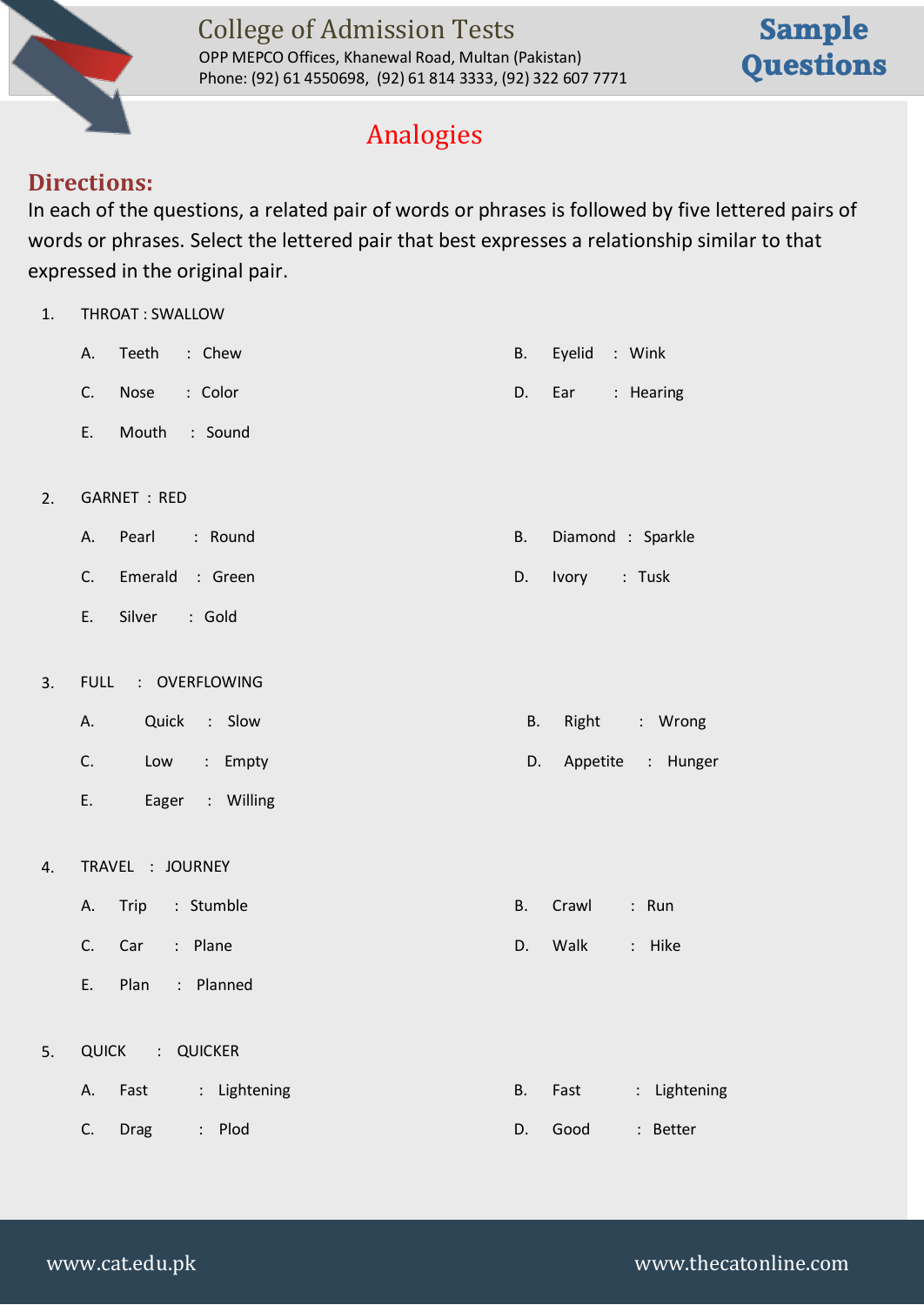

OPP MEPCO Offices, Khanewal Road, Multan (Pakistan) Phone: (92) 61 4550698, (92) 61 814 3333, (92) 322 607 7771

# **Sample Questions**

#### Analogies

- E. Swift : Speedily
- 6. COTTON : SOFT
	- A. Wool : Warm **B. Iron : Hard** C. Nylon : Strong D. Wood : Burn E. Silk : Expensive
- 7. YEAR : CENTURY
	- A. Inch : Yard B. Mile : Speed C. Week : Month **D. Cent : Dollar**
	- E. Day : Year
- 8. WARM : HOT
	- A. Gray : Black B. Up : Down C. Cold : Frozen **D. Laugh : Smile** E. Sad : Cry
- 9. STUMBLE : WALK
	- A. Creep : Run B. Stammer : Talk C. Pain : Hurt **D. Pitch : Throw**
	- E. Smile : Frown

E. Heart : Blood

#### 10. LUNGS : AIR

| A. Hand : Fist |                   |  | B. Foot : Walk   |
|----------------|-------------------|--|------------------|
|                | C. Food : Stomach |  | D. Wrist : Joint |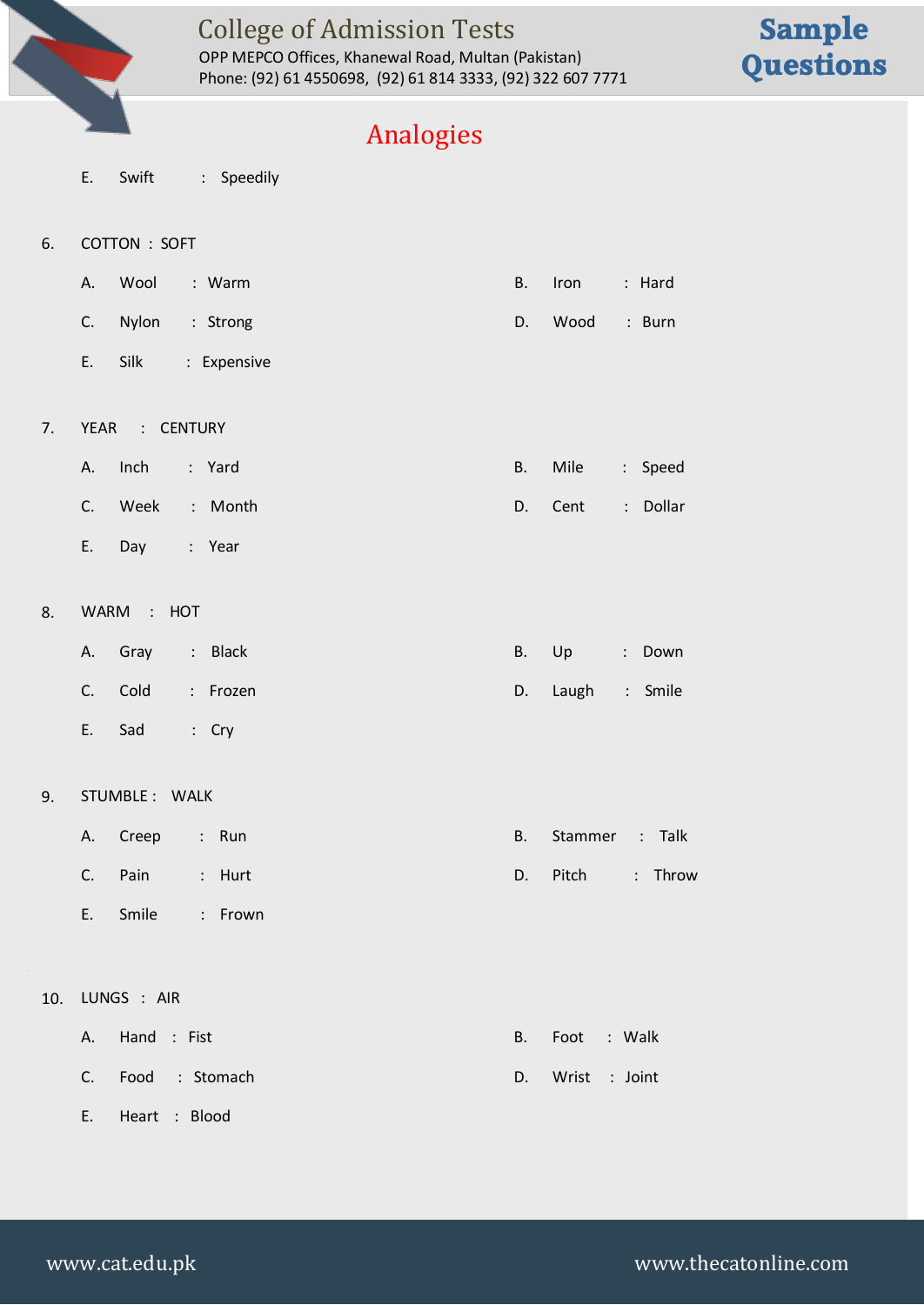

OPP MEPCO Offices, Khanewal Road, Multan (Pakistan) Phone: (92) 61 4550698, (92) 61 814 3333, (92) 322 607 7771

## **Sample Questions**

### Analogies

#### 11. WHEAT : GRAIN

|     | А.  |                        | Cow : Beef        | В. | Orange : Line  |             |
|-----|-----|------------------------|-------------------|----|----------------|-------------|
|     | C.  | Carrot                 | : Vegetable       | D. | Coconut : Palm |             |
|     | E.  |                        | Hamburger : Steak |    |                |             |
| 12. |     | <b>COTTAGE: CASTLE</b> |                   |    |                |             |
|     | А.  |                        | House : Building  | В. | Puppy          | : Dog       |
|     | C.  | Dory : Liner           |                   | D. | Man            | : Family    |
|     | Ε.  | Poet                   | : Gentleman       |    |                |             |
|     |     |                        |                   |    |                |             |
| 13. |     | OLD : ANTIQUE          |                   |    |                |             |
|     | А.  | <b>New</b>             | : Modern          | В. | Cheap          | : Expensive |
|     | C.  | <b>Useless</b>         | : Useful          | D. | Wanted         | : Needed    |
|     | E., | Rich                   | : Valuable        |    |                |             |
| 14. |     | TIME : MINUTES         |                   |    |                |             |
|     |     |                        |                   |    |                |             |
|     | А.  |                        | Month : Calendar  | В. | Clock          | : Faces     |
|     | C.  | Race                   | : Laps            | D. | Yard           | : Area      |
|     | Ε.  | Arms                   | : Legs            |    |                |             |
| 15. |     | MOUNTAIN: TUNNEL       |                   |    |                |             |
|     |     |                        |                   |    |                |             |
|     | А.  | Window                 | : Frame           | B. | River          | : Bridge    |
|     | C.  | Door                   | : Handle          | D. | Charcoal       | : Fire      |
|     | Ε.  | Wall                   | : Window          |    |                |             |
|     |     |                        |                   |    |                |             |
| 16. |     | LIBERARY : BOOKS       |                   |    |                |             |
|     | А.  | Hotel                  | : Children        | В. | Zoo            | : Animal    |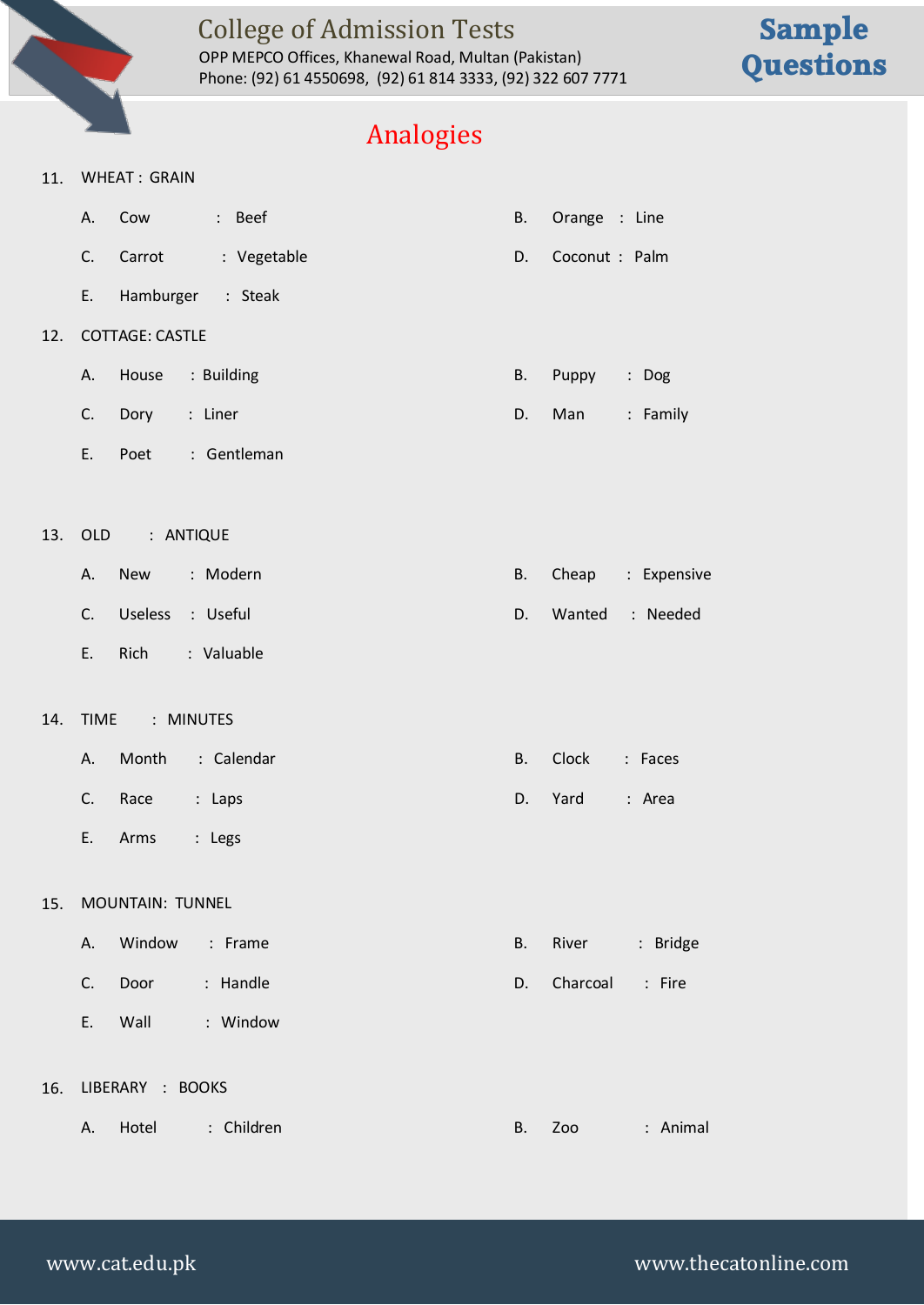

OPP MEPCO Offices, Khanewal Road, Multan (Pakistan) Phone: (92) 61 4550698, (92) 61 814 3333, (92) 322 607 7771

## **Sample Questions**

### Analogies

|     | C.             | Office            | : Sale                  | D.        | Park           | : Cars              |
|-----|----------------|-------------------|-------------------------|-----------|----------------|---------------------|
|     | E.             | School            | : Buses                 |           |                |                     |
|     |                |                   |                         |           |                |                     |
| 17. |                | TINY : HUGE       |                         |           |                |                     |
|     | A.             | Small             | : Little                | <b>B.</b> |                | Inferior : Superior |
|     | C.             | Door              | : Handle                | D.        | Charcoal       | : Fire              |
|     | E.             | Wall              | <b>Example 1</b> Window |           |                |                     |
|     |                |                   |                         |           |                |                     |
| 18. |                | FRIGHTEN : SCARED |                         |           |                |                     |
|     | Α.             | Question : Ask    |                         | B.        | Look           | : See               |
|     | C.             | Terrorize : Panic |                         | D.        | <b>Brave</b>   | : Coward            |
|     |                | E. Upset          | calm : Calm             |           |                |                     |
|     |                |                   |                         |           |                |                     |
| 19. |                | SEARCHED : FIND   |                         |           |                |                     |
|     | А.             | Fight             | $:$ Win                 | В.        | Obey : Believe |                     |
|     |                | C. Look           | : Seek                  | D.        | Write          | : Read              |
|     | E.             | Write             | Read: Read              |           |                |                     |
|     |                |                   |                         |           |                |                     |
| 20. |                | DOOR: OPEN        |                         |           |                |                     |
|     | А.             | Cap : Remove      |                         | B.        | Knife : Cut    |                     |
|     | C <sub>1</sub> | Black : Board     |                         | D.        | Gift<br>: Take |                     |
|     |                |                   |                         |           |                |                     |

E. Car : Speed